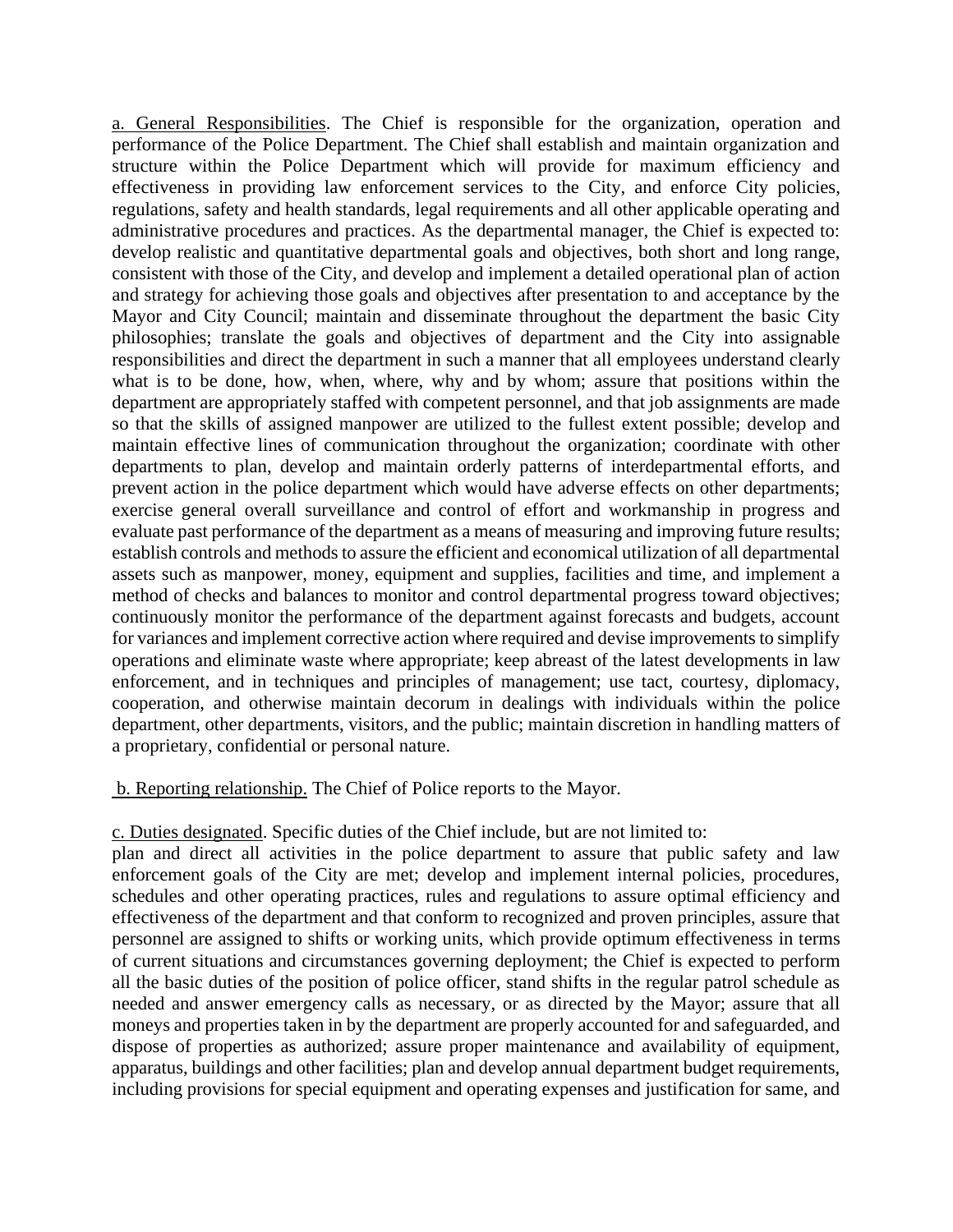prepare for presentation to Mayor and Council; control expenditures within budget appropriations; develop training programs, select personnel for training and establish and maintain performance standards; determine police needs for special events as authorized, such as for parades, visiting dignitaries, grand openings, etc.; advise subordinates in effective methods and practices and regarding the resolution of specific complex problems; coordinate information gathered and work accomplished by various officers and assign officers to special investigations as the need arises for their specific skills; evaluate evidence, witnesses and suspects in criminal cases in order to correlate work, assess trends and similarities, and gain more productive efforts; assume command of cases of major importance, which present new, unusual, or particularly sensitive problems; analyze crime trends, juvenile delinquency, traffic conditions, vice and narcotic conditions, and related law enforcement and public safety problems-, determine appropriate actions to take and recommend programs for implementation; directly handles all complaints against police personnel, and assure that these are dealt with in a timely, proper and fair manner; prepare equipment and apparatus specifications and approve related purchases as authorized; may prepare and conducts crime prevention and safety promotion activities through civic, school, business and organizational groups as authorized; may attend conferences, conventions, seminars and related meetings as authorized to keep abreast of modern police department methods, techniques and administrations; serve as the City's representative in various committees for the purposes of exchanges of information, public relations, public support, and other similar law enforcement or public safety activities as authorized; maintain appropriate liaisons with the news media; establish and maintain effective working relationships with officials, employees and the general public; may maintain membership to relevant technical and professional societies and educational institutions, and attend relevant seminars and conferences as authorized; formulate and recommend actions regarding employee tenure, pay, time off, benefits, reclassification, and other personnel actions to the Mayor; the Chief shall perform such other services as may be required by state statute or ordinance of the City.

d. Administrative authority and personnel management. This position involves skilled administrative work, with responsibility for the planning, development and direction of a complete program of police administration. The Chief's work is subject to administrative review. The Chief has the responsibility to manage police activities and personnel. In performing duties related to personnel management, the Chief shall: recognize the Chief s role as one of management in regards to labor relations and manage department personnel in a manner which is in compliance with any collective bargaining agreement which may be in effect; apply personnel management practices, consistent with City policy and any effective collective bargaining agreement, which assures that every employee is treated as an individual, is treated consistently and equitably, has opportunity and recognition for contribution, is encouraged to develop pride in workmanship, and otherwise provide an environment for motivation to outstanding performance; assure that employees clearly understand what is expected of them; establish standards of performance expected for each position; complete scheduled appraisals of performance and conduct formal consultations with employees; resolve employee complaints and grievances expeditiously and equitably; counsel on personal matters to the extent applicable; assure that disciplinary or other corrective action involving assigned employees is fair and equitable, consistent and taken in a timely manner and according to disciplinary procedures adopted by the City; consult with the Mayor prior to taking action which might have serious consequences on other groups or throughout the City; establish a working environment within the department that will attain and maintain a high level of employee